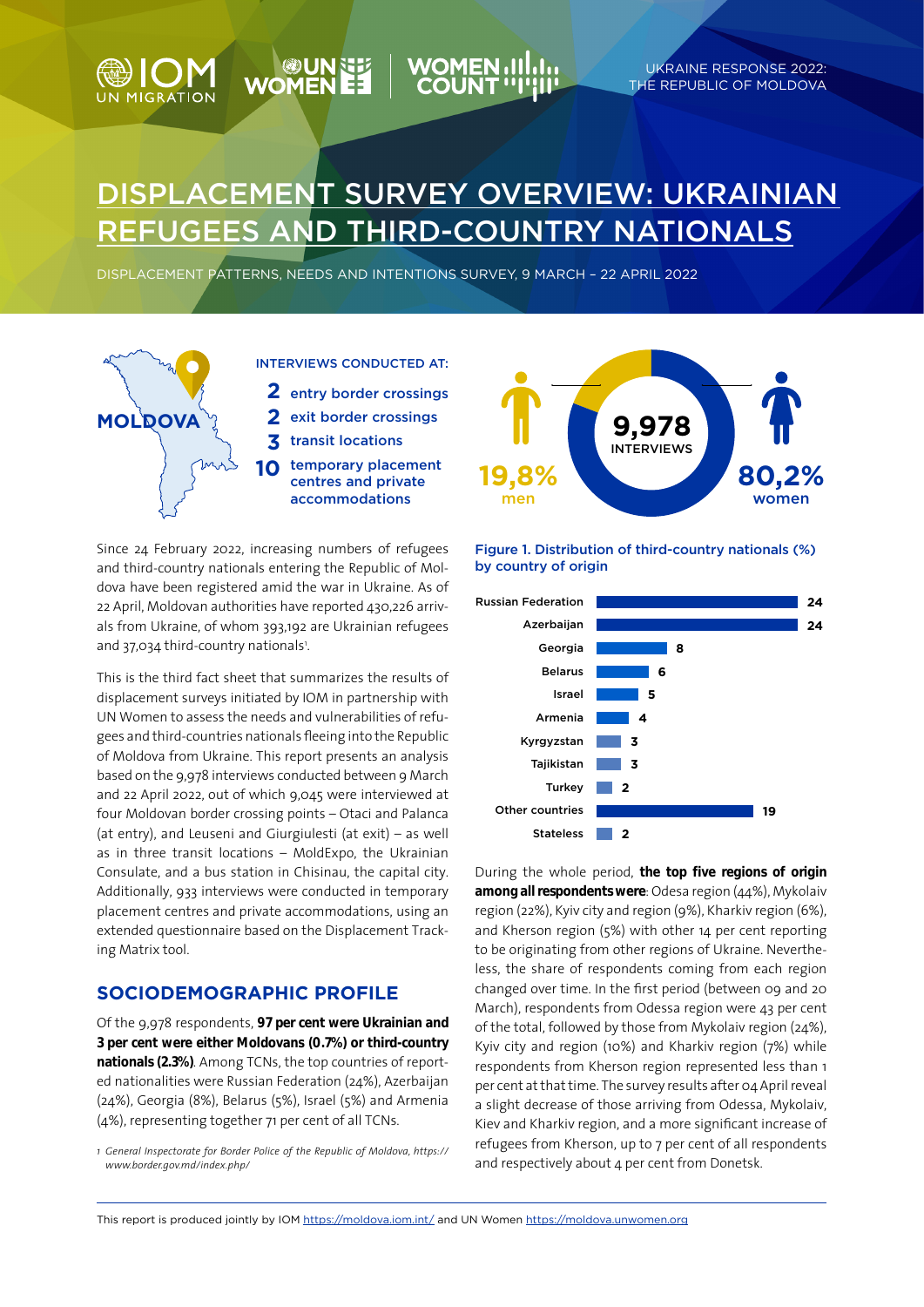



WOME

During the whole period, the majority of refugees and TCNs interviewed originated from urban areas (91%) while only 9 per cent reported to be coming from rural areas. The share of those from urban areas was higher (94%) among respondents met at exit border points to Romania and in transit locations in Chisinau, while it was lower among refugees and TCNs met at entry points into Moldova (87%) and much lower among those met in reception and private accommodation of various type (85%).

**Women and girls account for 80 per cent of all refugees.** The share of female respondents has slightly decreased from 81 per cent of the total in the first two weeks of data collection to just below 80 per cent over the last three weeks.

Men were more than the double of the average among refugees met at exit BCPs towards Romania (34.6%) than in the other locations where the share was between 14.7 to 16.4 per cent. This can be due to a higher propensity of male refugees and TCNs to move elsewhere than the Republic of Moldova, combined with the fact that most respondents interviewed in Leuseni and Giurgiulesti while exiting towards Romania were more frequently on board of private vehicles driven by men.

The average age for all respondents was 42 years old and it has increased from 41 to almost 43 years in the last period of the data collection (after 4 April). Men were 45 years old on average, while women 41 years old. More specifically, one quarter (25%) of men in the sample were 60 years old or more, compared to 12 per cent of the women.

#### Figure 2. Age distribution of respondents, by sex (%)



This report is produced jointly by IOM https://moldova.iom.int/ and UN Women https://moldova.unwomen.org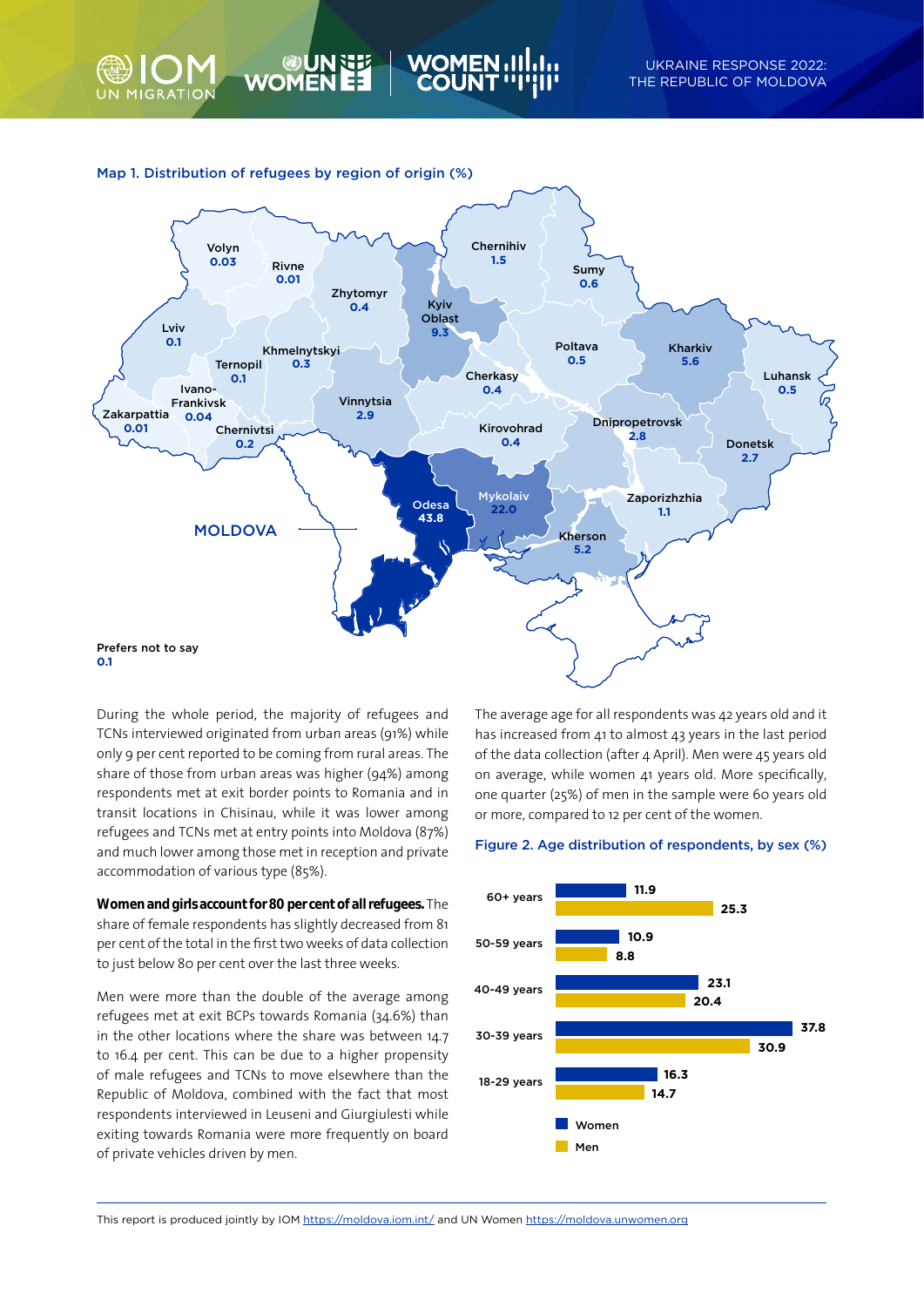The vast majority of respondents declared to be travelling with a group (82%), mostly comprised of family members (93%). Those travelling alone represented 18 per cent for all refugees and TCNs: the share of sole travellers was 25 per cent on entry points into the country, about 18 per cent among those met at exit towards Romania and lower in transit areas in Chisinau (12%) and in reception centres (8%). Also, the share of those travelling alone has grown from 14 per cent among those interviewed in the first period to 21 per cent among those met after 4 April.

**WOME** 



Of the 16 per cent of women who reported to be travelling alone, most were young women aged 18-39 (42%) or were elderly women aged 60 and above (24%). Among those travelling with a group, 88 per cent of women were travelling with family and 14 per cent with relatives.





**8 in 10 refugees were travelling with at least one child under the age of 18.** In the period between 4 and 22 April, there was a decrease of about 5 percentage points for refugees travelling with children compared to the first period of data collection (80.5%). Almost all (92%) of respondents met in centres were travelling with at least one child, while the share was below 70 per cent among those met while exiting the country towards Romania. The presence of children seems to be one of the key factors in choosing the final destination.

#### Figure 4. The share of refugees travelling with children and elderly people (%)



Some 83 per cent of women were travelling with at least one child below the age of 18, the majority having one child (42%) or two (30%). Among women met in centres, every third woman was travelling with three children, while in the case of those met in transit locations, one in three was accompanied by two children. On average, there were 199 children aged below the age of 18 per 100 women refugees with children.

**1 in 3 refugees were travelling with at least one elderly person aged 60 years and above.** The share was quite similar among respondents in all locations covered by the survey, but it grew from 33 per cent for refugees met in the first period and to 36 per cent for those surveyed in the last period of the data collection. Additionally, 17 per cent of refugees and TCNs met at border points and in transit locations was also travelling with pets.

**1 in 5 refugees reported to be travelling with or to have a serious health condition** (persons with a chronic disease or a disability, wounded persons, pregnant women). Among those met in centres and private accommodation, 15 per cent reported having at least one person with a disability; and 3 per cent are travelling with a pregnant woman.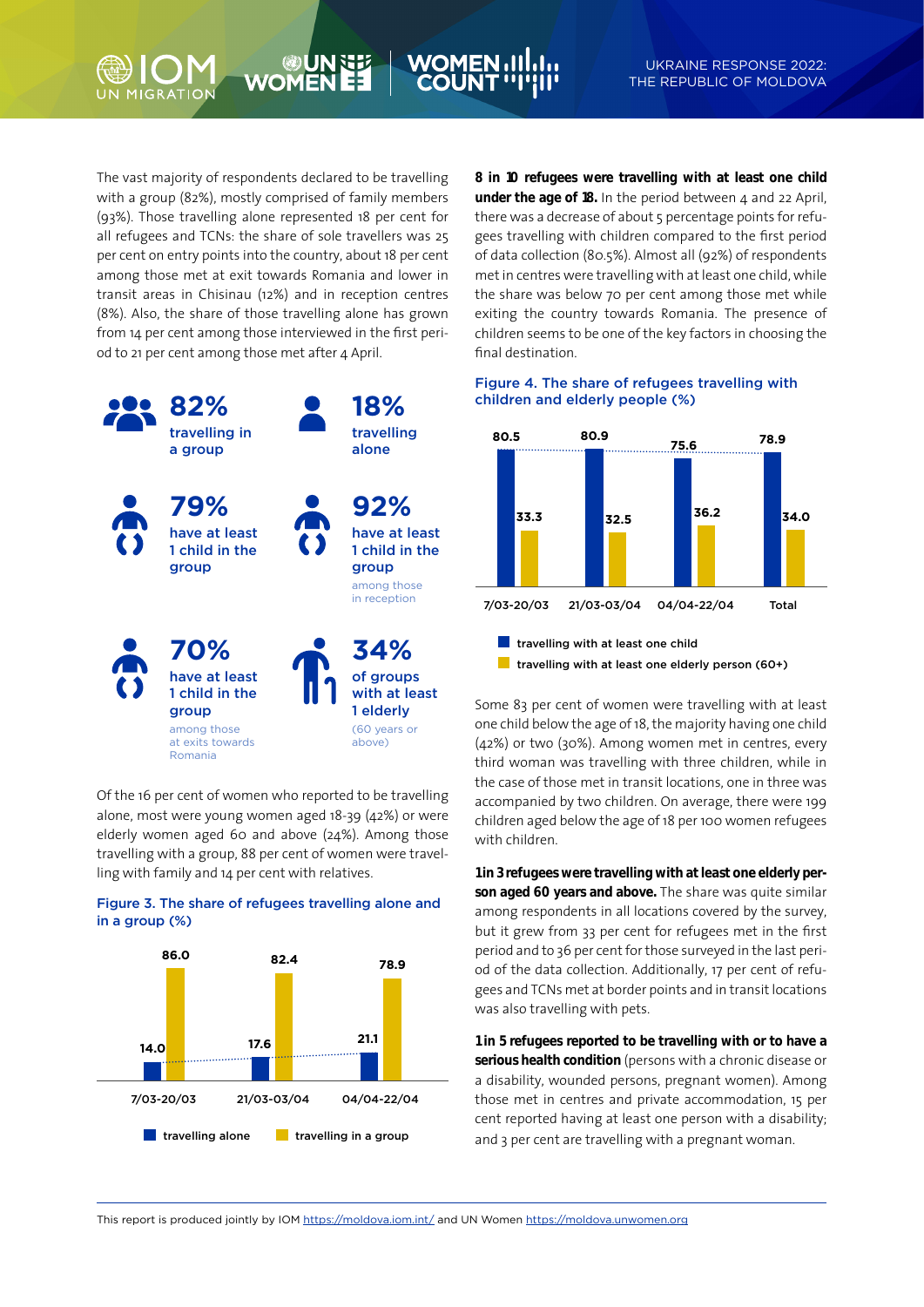# **WOME**



Among those met in reception, the share of those with some serious condition was higher than the overall average: almost one in four (23%) reported to be with a person with a chronic disease, 13 per cent to be with a person with disability, 2.4 per cent with a pregnant or lactating woman, and less than 1 per cent with a wounded person.

# **MAIN INTENDED DESTINATIONS**

**The main intended destination was the Republic of Moldova for 29 per cent of all refugees** and TCNs, followed by Germany (15%), Romania (11%), Slovakia (8%), Poland (4%), Italy (3%), Bulgaria (2%), and many other countries in Europe, Central Asia and North America. The final destination was unknown at the time of the survey for 3 per cent of respondents. The share of those reporting to be intending to stay in the Republic of Moldova where higher among those met in reception and private accommodations (67%) and among those met in transit areas and locations in Chisinau (37%). Germany was most frequently mentioned among those in transit locations in Chisinau (18%) than in other locations.

## Map 2. Main intended countries of destination (%)



**Overall, more refugees intend to remain in the Republic of** 

**Moldova** and the highest share was registered between 7 and 20 March, which decreased to 28 per cent in the period from 4 April onwards. The preference for Germany grew from 15 to 18 per cent from the first and last period, while the share of those intending to go to Romania remained quite stable throughout the data collection period. Among most frequently mentioned countries of intended destination, Poland decreased from almost 7 per cent of all respondents in the first period to slightly above 3 per cent in the last most recent period.





Overall, 33 per cent of those intending to remain in the Republic of Moldova and with no accommodation solution at the moment of the interview plan to stay with relatives, followed by 23 per cent of those to be hosted or find some sort of private accommodation, 21 per cent to stay with friends, 18 per cent to stay in a reception centre, while 5 per cent did not know yet.

Among those intending to stay in Moldova and already with an accommodation solution, most (69%) reported to be willing to remain there while 17 per cent reported to be willing to move to a reception centre, 3 per cent wanted to rent an accommodation, 3 per cent plan to move to a relatives' place. The average number of days of stay in the country among those not intending to remain was 3.3 days.

The presence of relatives in a specific country was the pull factor in choosing the destination for 58 per cent of refugees. Yet, about 12 per cent of refugees have chosen the country due to existing social protection system, other 5 per cent because it was closer to their home. About 11 per cent preferred not to say why they chose the destination and 14 per cent had other reasons.

This report is produced jointly by IOM https://moldova.iom.int/ and UN Women https://moldova.unwomen.org